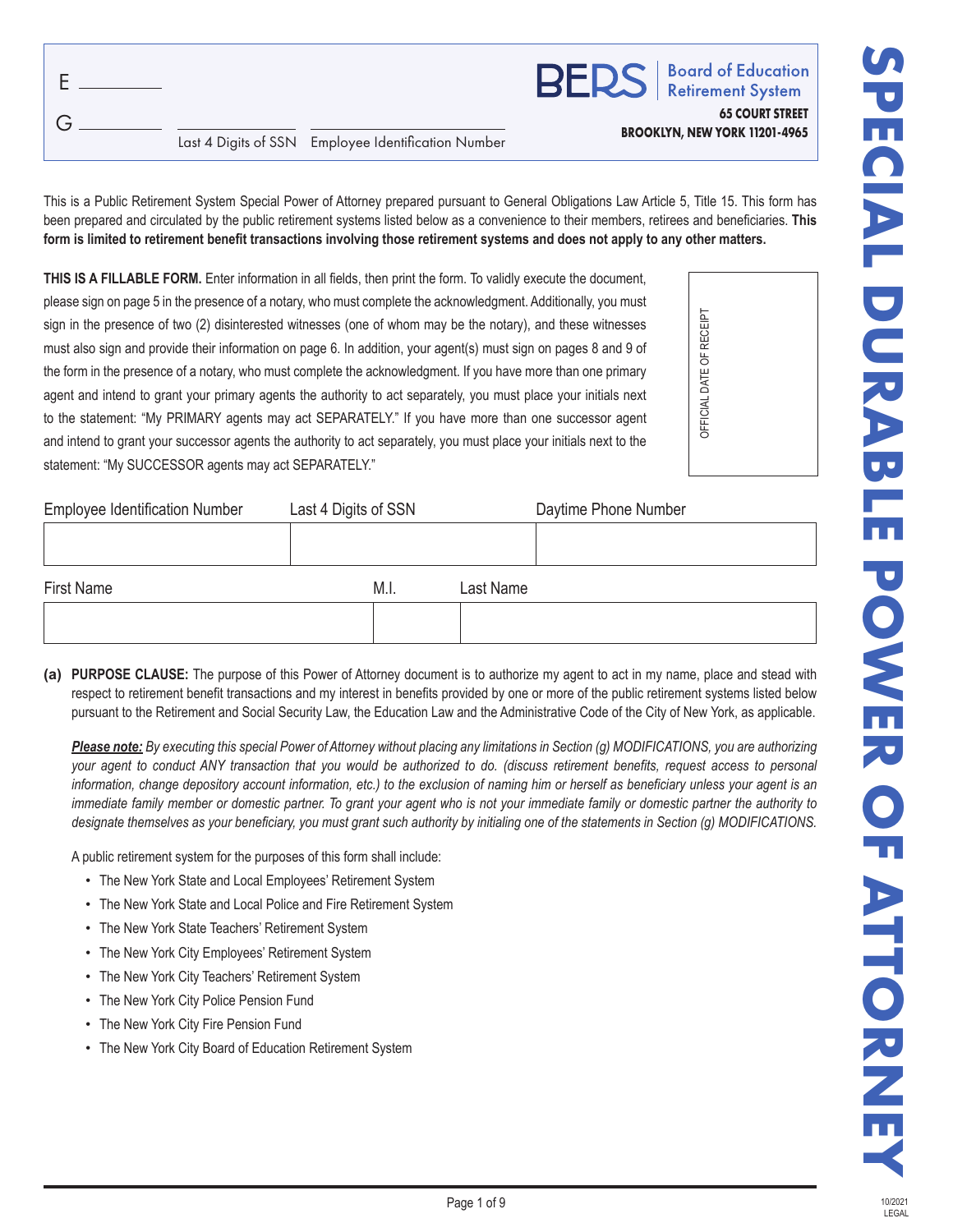|                      |                                       | <b>BERS</b>   Board of Education                               |
|----------------------|---------------------------------------|----------------------------------------------------------------|
| Last 4 Digits of SSN | <b>Employee Identification Number</b> | <b>65 COURT STREET</b><br><b>BROOKLYN, NEW YORK 11201-4965</b> |

**(b) CAUTION TO THE PRINCIPAL:** Your Power of Attorney is an important document. As the "principal," you give the person whom you choose (your "agent") authority to engage in retirement benefit transactions during your lifetime without telling you. You, however, do not lose your authority to act even though you have given your agent similar authority.

When your agent exercises this authority, he or she must act according to any instructions you have provided or, where there are no specific instructions, in your best interest. "Important Information for the Agent" at the end of this document describes your agent's responsibilities.

Your agent can act on your behalf only after signing the Power of Attorney before a notary public. You can request information from your agent at any time. If, by executing this Special Power of Attorney, you are revoking a prior authority with respect to retirement benefit transactions relating to an interest in any of the above-listed public retirement systems made under a previous Power of Attorney, you should provide written notice of the revocation to your prior agent(s) and to any third parties who may have acted upon it, including any appropriate public retirement system.

You can revoke or terminate your Power of Attorney at any time for any reason as long as you are of sound mind. The subsequent incapacity of a principal shall not revoke or terminate the authority of an agent who acts under a durable power of attorney. If you are no longer of sound mind, a court can remove an agent for acting improperly.

Your agent cannot make health care decisions for you. You may execute a "Health Care Proxy" to do this.

The law governing Powers of Attorney is contained in the New York General Obligations Law, Article 5, Title 15. This law is available at a law library, or online through the New York State Senate or Assembly websites, **www.nysenate.gov** or **www.nyassembly.gov**.

**IF THERE IS ANYTHING ABOUT THIS DOCUMENT THAT YOU DO NOT UNDERSTAND, YOU SHOULD ASK A LAWYER OF YOUR OWN CHOOSING TO EXPLAIN IT TO YOU.**

# **(c) DESIGNATION OF AGENT(S):**

I,

*your name and address*

hereby appoint:

*name(s) and address(es) of agent(s)*

as my PRIMARY agent(s).

*relationship of primary agent(s) to principal (for example, spouse, domestic partner, child, or no relation)*

If you designate more than one PRIMARY agent above, they must act together unless you **INITIAL** the statement below.



My PRIMARY agents may act SEPARATELY.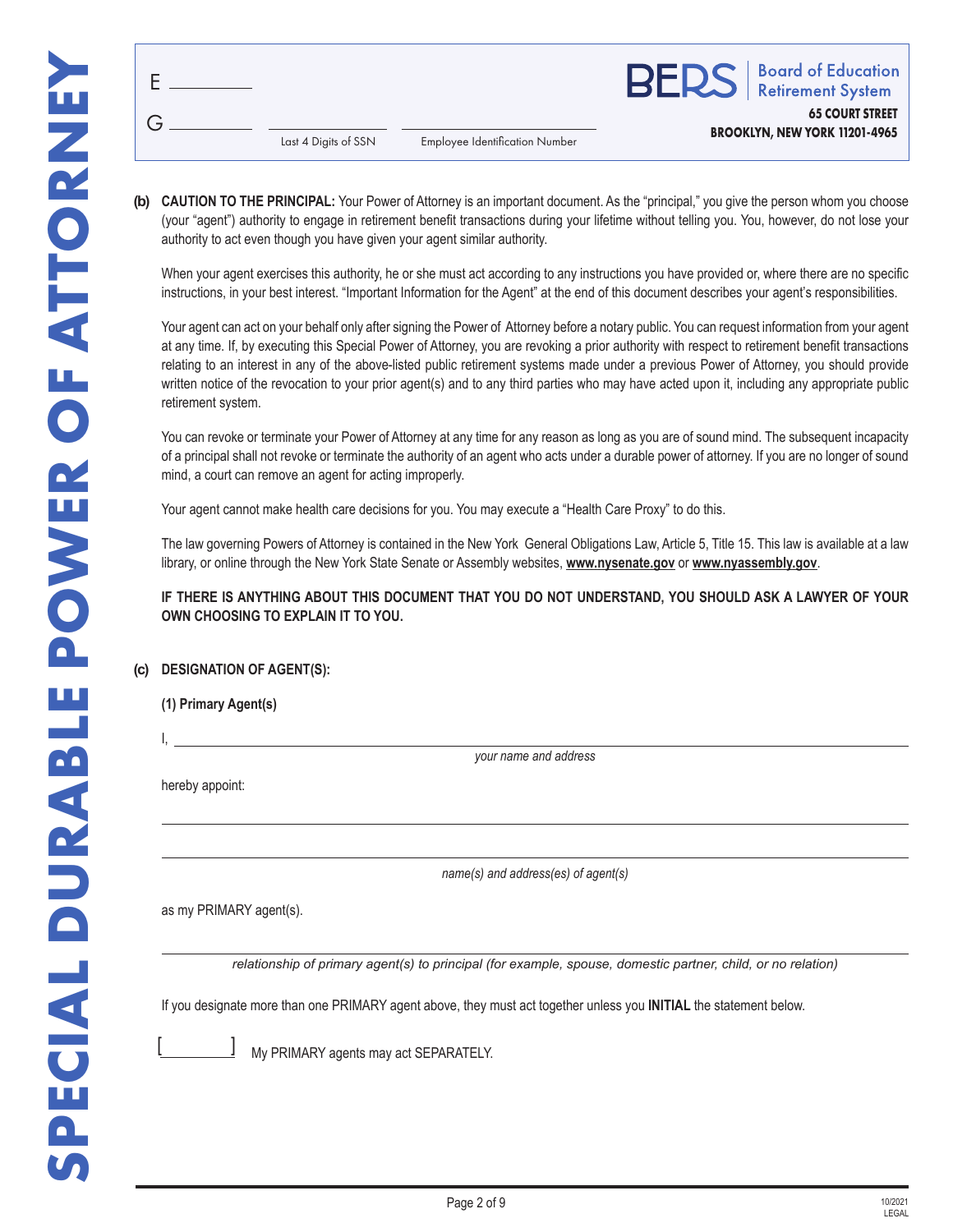G

**Board of Education Retirement System** 

**65 COURT STREET BROOKLYN, NEW YORK 11201-4965**

Last 4 Digits of SSN Employee Identification Number

### **(2) Successor Agent(s)**

If any agent designated above is unable or unwilling to serve, I appoint as my SUCCESSOR agent(s):

*name(s) and address(es) of successor agent(s*)

*relationship of successor agent(s) to principal (for example, spouse, domestic partner, child, or no relation)*

If you designate more than one agent above, they must act together unless you **INITIAL** the statement below.



My SUCCESSOR agents may act SEPARATELY.

- **(d)** This SPECIAL POWER OF ATTORNEY shall not be affected by my subsequent incapacity unless I have stated otherwise below, under "Modifications."
- **(e)** This SPECIAL POWER OF ATTORNEY DOES NOT REVOKE any prior Powers of Attorney previously executed by me unless I have stated otherwise below, under Section (g) "Modifications."

If you do NOT intend to revoke your prior Powers of Attorney, and if you have granted the same authority in this Power of Attorney as you granted to another agent in a prior Power of Attorney, each agent can act separately unless you indicate under Section (g) "Modifications" that the agents with the same authority are to act together.

- **(f) GRANT OF AUTHORITY:** By executing this Power of Attorney, I grant the authority to my agent to act in my name, place and stead with respect to retirement benefit transactions involving any applicable public retirement system of the state. This specific authority shall include the ability to:
	- prepare, execute, deliver, submit and/or file any document or instrument;
	- make investment directions;
	- select and change payment options;
	- make deposits and change direct deposit instructions for jointly held accounts;
	- **designate a beneficiary or beneficiaries for any retirement and/or death benefit; provided, however, that the agent may not designate himself or herself as a beneficiary unless the agent is my spouse, domestic partner, parent or child**; and
	- exercise any other election for the principal with regard to any retirement benefit provided by any applicable public retirement system of the state.

This authority must be exercised pursuant to my instructions, or otherwise for purposes which the agent reasonably deems to be in my best interest.

10/2021 LEGAL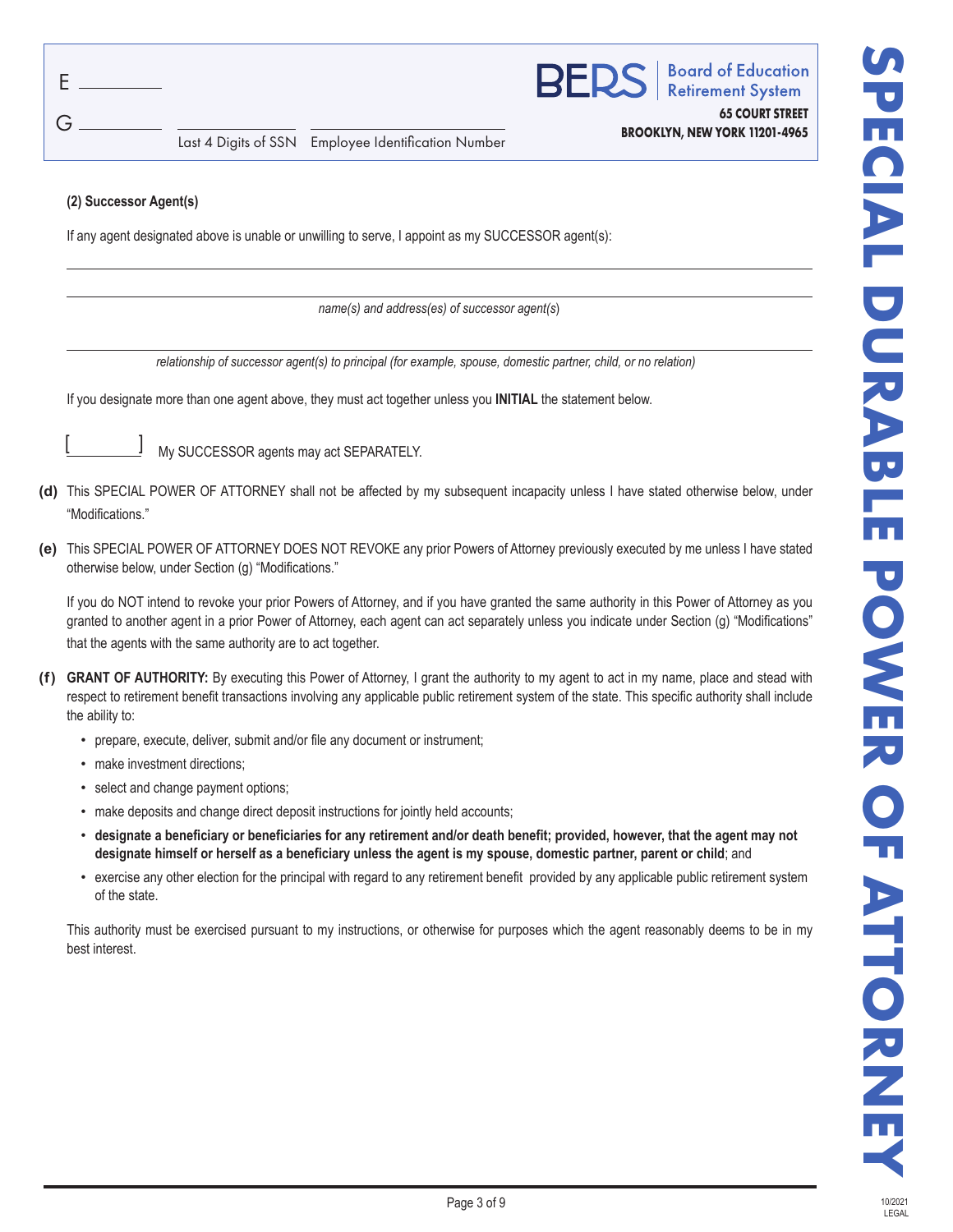|                      |                                       | <b>BERS</b>   Board of Education                               |
|----------------------|---------------------------------------|----------------------------------------------------------------|
| Last 4 Digits of SSN | <b>Employee Identification Number</b> | <b>65 COURT STREET</b><br><b>BROOKLYN, NEW YORK 11201-4965</b> |

- **(g) MODIFICATIONS: (OPTIONAL)** In this section, you may make additional provisions, including language to limit or supplement authority granted to your agent(s) and language to grant your agent(s) the specific authority to designate themselves as your beneficiary if the agent(s) is/are not your spouse, domestic partner, parent or child:
	- (1) **If you intend to grant your agent(s) authority to designate themselves as beneficiaries and your agent(s) is/are not your spouse, domestic partner, parent or child, you must place your INITIALS next to ONE the following statement:**

 **All of my agents, including all of my primary and successor agents named herein, have the authority to designate themselves as my beneficiary(ies).**  $[$   $]$ 

**OR I grant the following specifically named agent(s) the authority to designate themselves as my beneficiary(ies):**   $[$   $]$ *name(s) of agent(s)*

(2) Please include any additional provisions, including any limitations or supplement authority, below:

**TERMINATION:** This Special Power of Attorney continues until I revoke it or it is terminated by my death or other event described in section 5-1511 of the General Obligations Law. Section 5-1511 of the General Obligations Law describes the manner in which you may revoke your Power of Attorney, and the events which terminate the Power of Attorney.

**(h) ACCEPTANCE BY THIRD PARTIES AND COPY/FACSIMILE CLAUSE:** To induce any third party to act hereunder, I hereby agree that any third party receiving a duly executed copy or facsimile of this instrument may act hereunder, and that revocation or termination hereof shall be ineffective as to such third party unless and until actual notice or knowledge of such revocation or termination shall have been received by such third party, and I for myself and for my heirs, executors, legal representatives and assigns, hereby agree to indemnify and hold harmless any such third party from and against any and all claims that may arise against such third party by reason of such third party having relied on the provisions of this instrument. This Special Power of Attorney may be revoked by me at any time.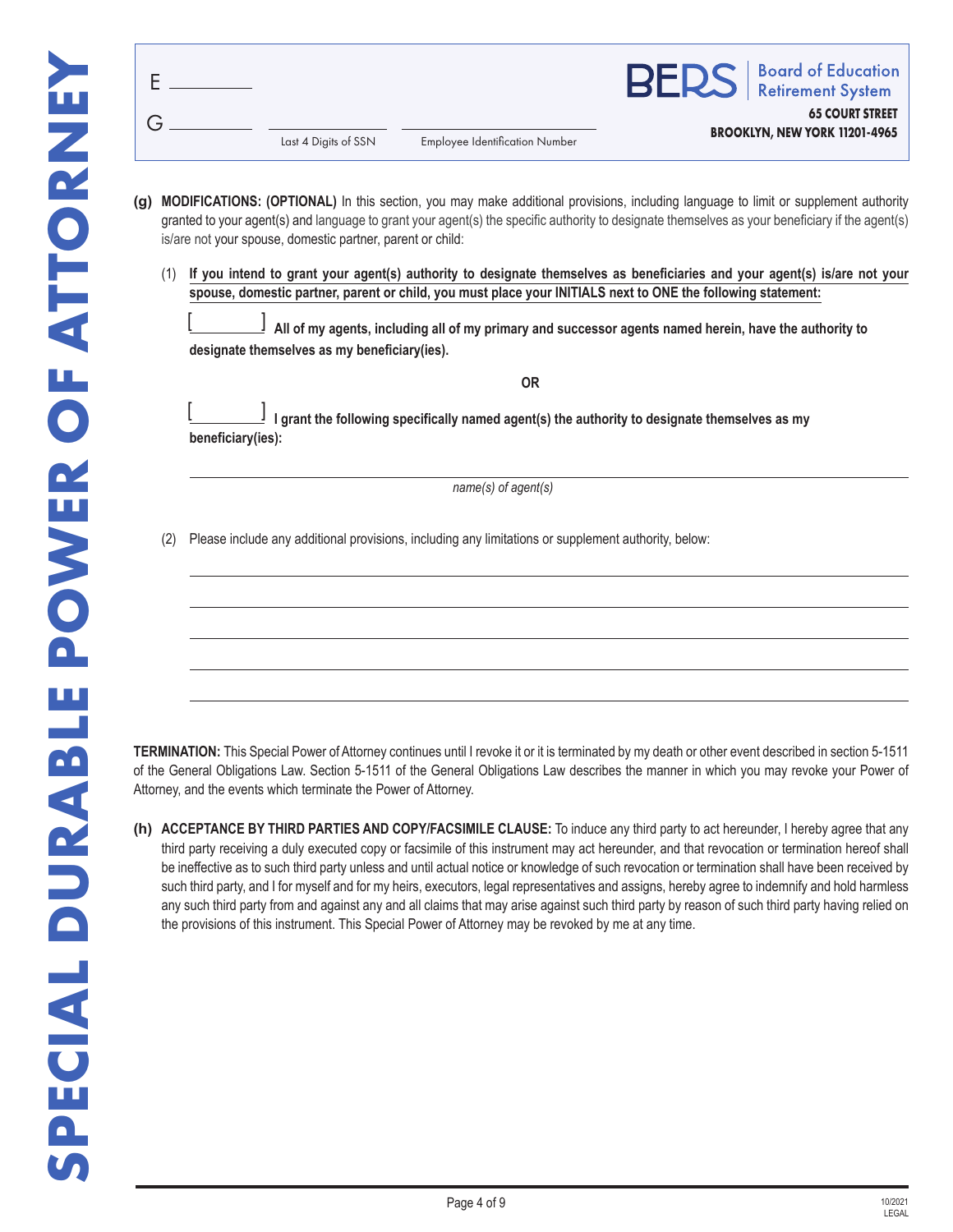| Last 4 Digits of SSN Employee Identification Number                         | <b>BERS</b>   Board of Education<br><b>65 COURT STREET</b><br>BROOKLYN, NEW YORK 11201-4965 |  |
|-----------------------------------------------------------------------------|---------------------------------------------------------------------------------------------|--|
| SIGNATURE AND ACKNOWLEDGMENT:<br>(i)                                        |                                                                                             |  |
| In witness whereof, I have hereunto signed my name on <i>______________</i> |                                                                                             |  |

**Signature of Principal** Date

### **Principal's signature must be acknowledged by a Notary Public or Commissioner of Deeds:**

| County of the country of the country of the country of the country of the country of the country of the country                                                  | dav of the control of the control of the control of the control of the control of the control of the control o | in the year $20$ ,                                                            |  |  |  |  |
|------------------------------------------------------------------------------------------------------------------------------------------------------------------|----------------------------------------------------------------------------------------------------------------|-------------------------------------------------------------------------------|--|--|--|--|
| before me, the undersigned, personally appeared ________________________________                                                                                 |                                                                                                                |                                                                               |  |  |  |  |
| of satisfactory evidence to be the individual whose name is subscribed to the within instrument and acknowledged to me that he/she executed the same in his/     |                                                                                                                |                                                                               |  |  |  |  |
| her capacity, and that by his/her signature on the instrument, the individual, or the person upon behalf of which the individual acted, executed the instrument. |                                                                                                                |                                                                               |  |  |  |  |
| Signature of Notary                                                                                                                                              |                                                                                                                | If you have an official seal, affix it.                                       |  |  |  |  |
|                                                                                                                                                                  |                                                                                                                |                                                                               |  |  |  |  |
|                                                                                                                                                                  |                                                                                                                |                                                                               |  |  |  |  |
|                                                                                                                                                                  |                                                                                                                | personally known to me or proved to me on the basis<br><b>Expiration Date</b> |  |  |  |  |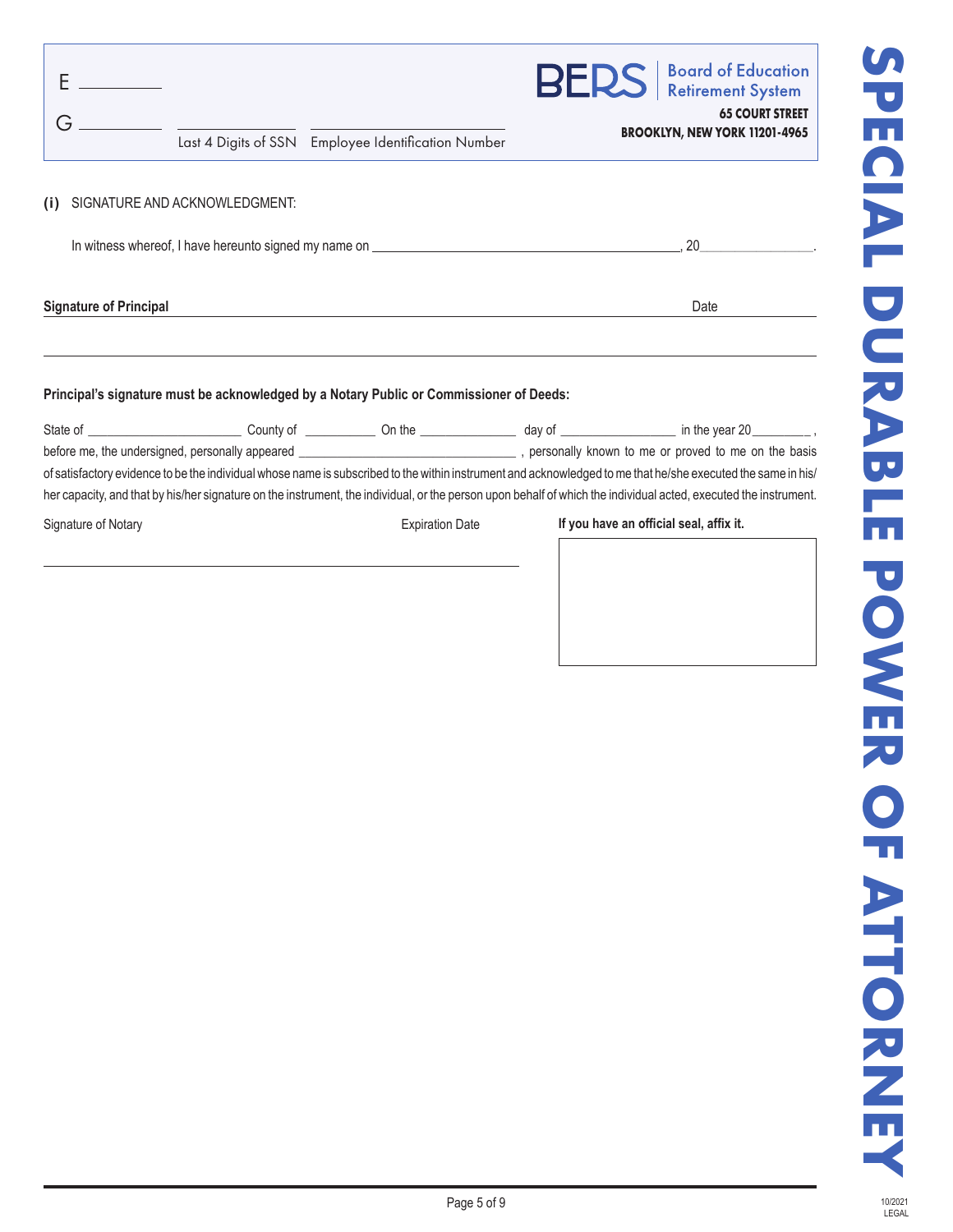|                      |                                       | <b>BERS</b>   Board of Education                               |
|----------------------|---------------------------------------|----------------------------------------------------------------|
| Last 4 Digits of SSN | <b>Employee Identification Number</b> | <b>65 COURT STREET</b><br><b>BROOKLYN, NEW YORK 11201-4965</b> |

(i) SIGNATURES OF WITNESSES: By signing as a witness, I acknowledge that the principal signed this instrument in my presence and the presence of the other witness, or that the principal acknowledged to me that the principal's signature was affixed by him or her or at his or her direction. I also acknowledge that the principal has stated that this instrument reflects his or her wishes and that he or she has signed it voluntarily. I am not named herein as a permissible recipient of the principal's benefits from a public retirement system.

Signature of Witness 1 Signature of Witness 2

Date **Date Date Date Date Date Date** 

Print Name **Print Name** 

Address Address Address Address Address Address Address Address Address Address Address Address Address Address A

City, State, Zip Code City, State, Zip Code

Please note: The person who takes the acknowledgment may also serve as one of the witnesses.

**Witnesses – Sign THIS PAGE.**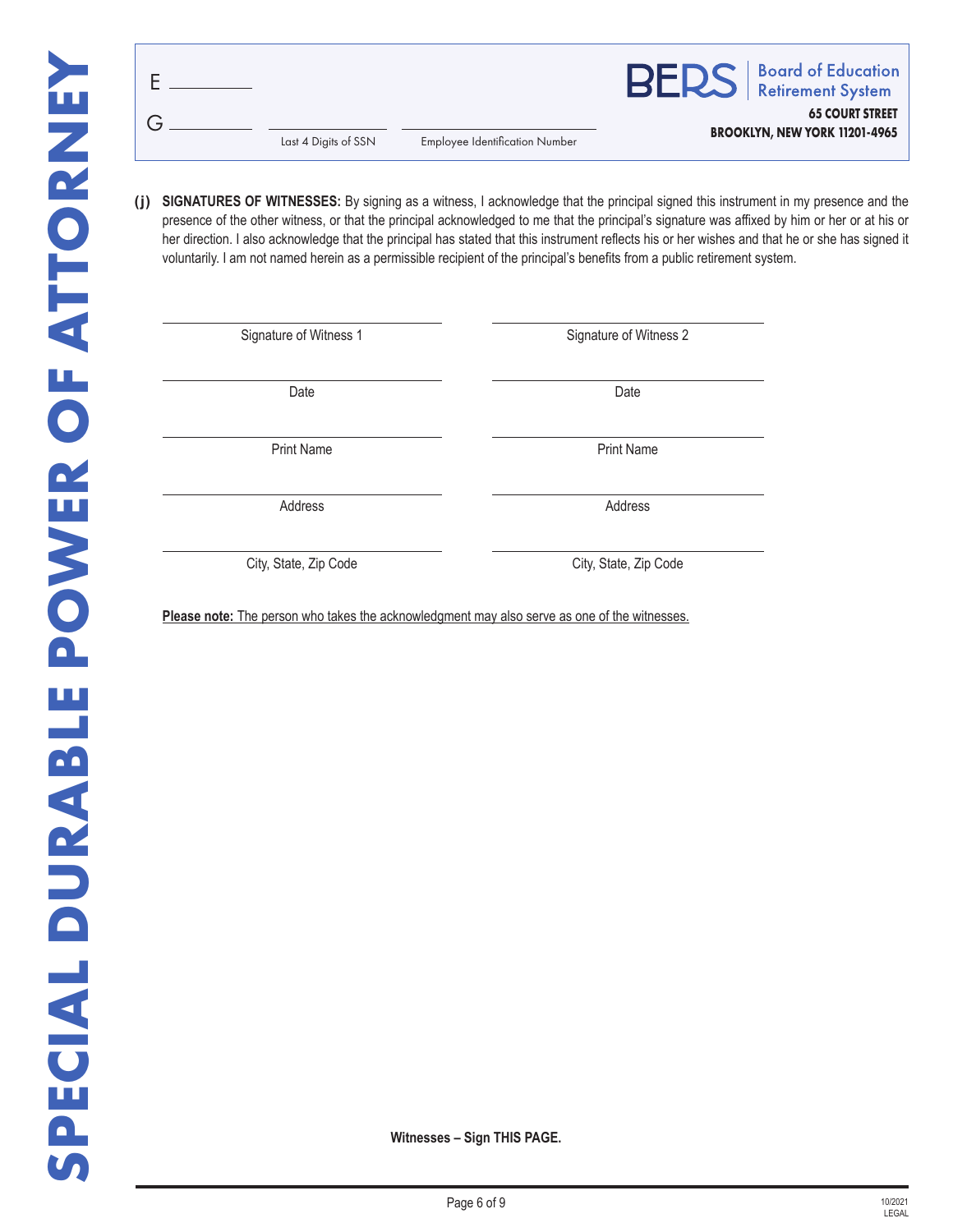| F |  |
|---|--|
|   |  |
| Ġ |  |

| P<br>Þ |
|--------|
|        |

oard of Education etirement System

**65 COURT STREET BROOKLYN, NEW YORK 11201-4965**

Last 4 Digits of SSN Employee Identification Number

- **(k) IMPORTANT INFORMATION FOR THE AGENT:** When you accept the authority granted under this Power of Attorney, a special legal relationship is created between you and the principal. This relationship imposes on you legal responsibilities that continue until you resign or the Power of Attorney is terminated or revoked. You must:
	- (1) act according to any instructions from the principal, or, where there are no instructions, in the principal's best interest;
	- (2) avoid conflicts that would impair your ability to act in the principal's best interest;
	- (3) keep the principal's property separate and distinct from any assets you own or control, unless otherwise permitted by law;
	- (4) keep a record or all receipts, payments, and transactions conducted for the principal; and
	- (5) disclose your identity as an agent whenever you act for the principal by writing or printing the principal's name and signing your own name as "agent" in either of the following manners:

(Principal's Name) by (Your Signature) as Agent; or (Your Signature) as Agent for (Principal's Name).

 *Please Note:* You may not act to benefit yourself or anyone else unless permitted by law or in accordance with this Special Power of Attorney. Under this Special Power of Attorney you may not designate yourself as a beneficiary of any of the principal's benefits **unless**  you are the spouse, domestic partner, parent, or child of the principal or you have been specifically granted such authority in this Power of Attorney. If you have that authority, you must act according to any instructions of the principal or, where there are no such instructions, in the principal's best interest. You may resign by giving written notice to the principal and to any co-agent, or the principal's guardian, if one has been appointed.

# **If there is anything about this document or your responsibilities that you do not understand, you should seek legal advice.**

Liability of agent: The meaning of the authority given to you is defined in New York's General Obligations Law, Article 5, Title 15. If it is found that you have violated the law or acted outside the authority granted to you in the Power of Attorney, you may be liable under the law for your violation.

**LEGAL**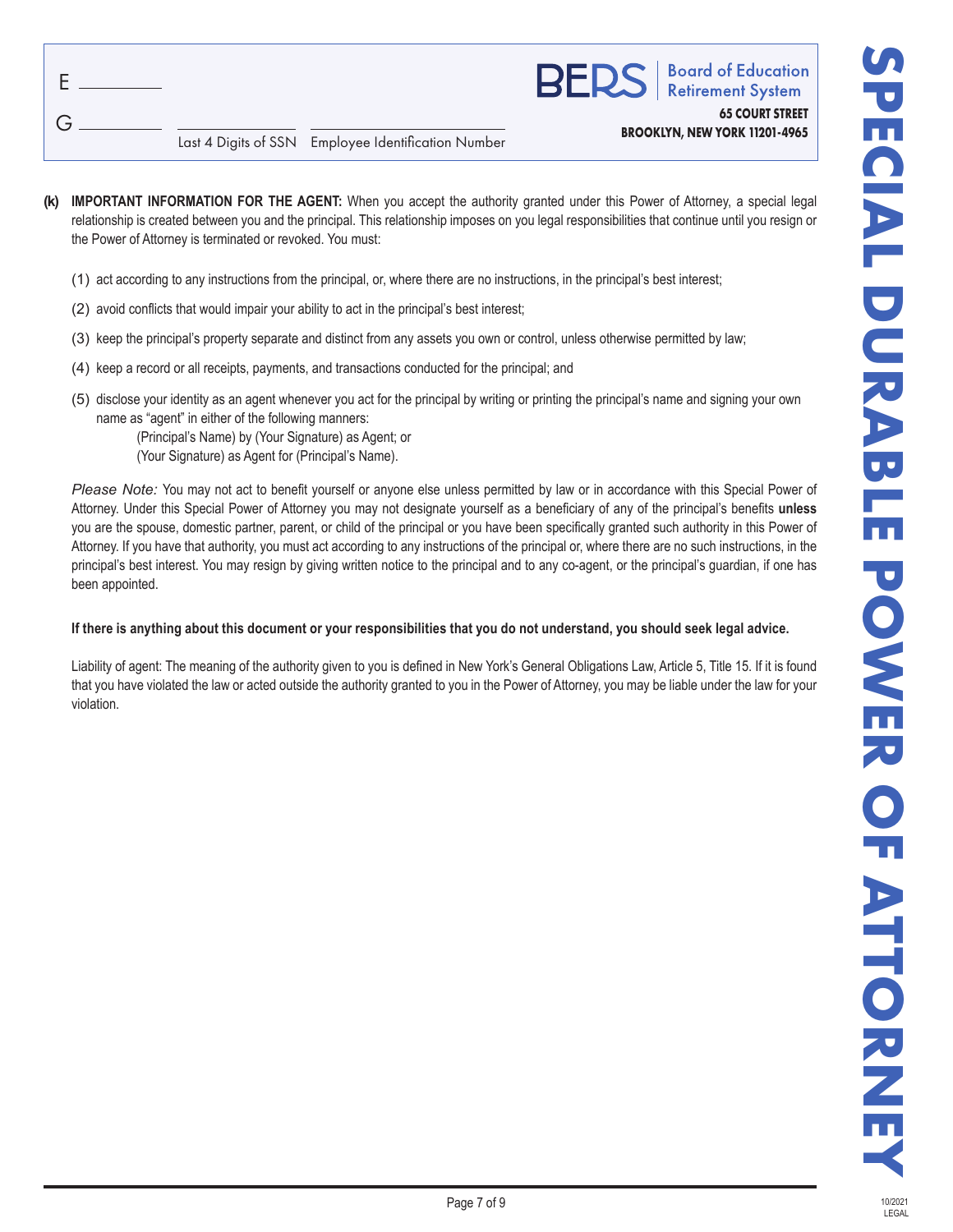|                      |                                       | <b>BERS</b>   Board of Education                               |  |
|----------------------|---------------------------------------|----------------------------------------------------------------|--|
| Last 4 Digits of SSN | <b>Employee Identification Number</b> | <b>65 COURT STREET</b><br><b>BROOKLYN, NEW YORK 11201-4965</b> |  |

**( l ) PRIMARY AGENT'S SIGNATURE AND ACKNOWLEDGMENT OF APPOINTMENT:** It is not required that the principal and the agent(s) sign at the same time, nor that multiple agents sign at the same time.

I/we,

have read the foregoing Special Durable Power of Attorney. I am/we are the person(s) identified therein as PRIMARY agent(s) for the principal named therein.

I/we acknowledge my/our legal responsibilities.

**Signature of Agent - 1** Date

#### **Agent's signature must be acknowledged by a Notary Public or Commissioner of Deeds:**

| State of                                        | County of | On the                 | dav of | in the year 20                                                                                                                                                   |
|-------------------------------------------------|-----------|------------------------|--------|------------------------------------------------------------------------------------------------------------------------------------------------------------------|
| before me, the undersigned, personally appeared |           |                        |        | personally known to me or proved to me on the basis of                                                                                                           |
|                                                 |           |                        |        | satisfactory evidence to be the individual whose name is subscribed to the within instrument and acknowledged to me that he/she executed the same in his/        |
|                                                 |           |                        |        | her capacity, and that by his/her signature on the instrument, the individual, or the person upon behalf of which the individual acted, executed the instrument. |
| Signature of Notary                             |           | <b>Expiration Date</b> |        | If you have an official seal, affix it.                                                                                                                          |

**Signature of Agent - 2** Date

#### **Agent's signature must be acknowledged by a Notary Public or Commissioner of Deeds:**

|                     |                        | State of the county of the county of the county of the county of the county of the county of the county of the county of the county of the county of the county of the county of the county of the county of the county of the<br>before me, the undersigned, personally appeared example and the basis of the basis of<br>satisfactory evidence to be the individual whose name is subscribed to the within instrument and acknowledged to me that he/she executed the same in his/<br>her capacity, and that by his/her signature on the instrument, the individual, or the person upon behalf of which the individual acted, executed the instrument. |
|---------------------|------------------------|----------------------------------------------------------------------------------------------------------------------------------------------------------------------------------------------------------------------------------------------------------------------------------------------------------------------------------------------------------------------------------------------------------------------------------------------------------------------------------------------------------------------------------------------------------------------------------------------------------------------------------------------------------|
| Signature of Notary | <b>Expiration Date</b> | If you have an official seal, affix it.                                                                                                                                                                                                                                                                                                                                                                                                                                                                                                                                                                                                                  |

**PRIMARY AGENT(S) – Sign THIS PAGE in the presence of a Notary Public.**